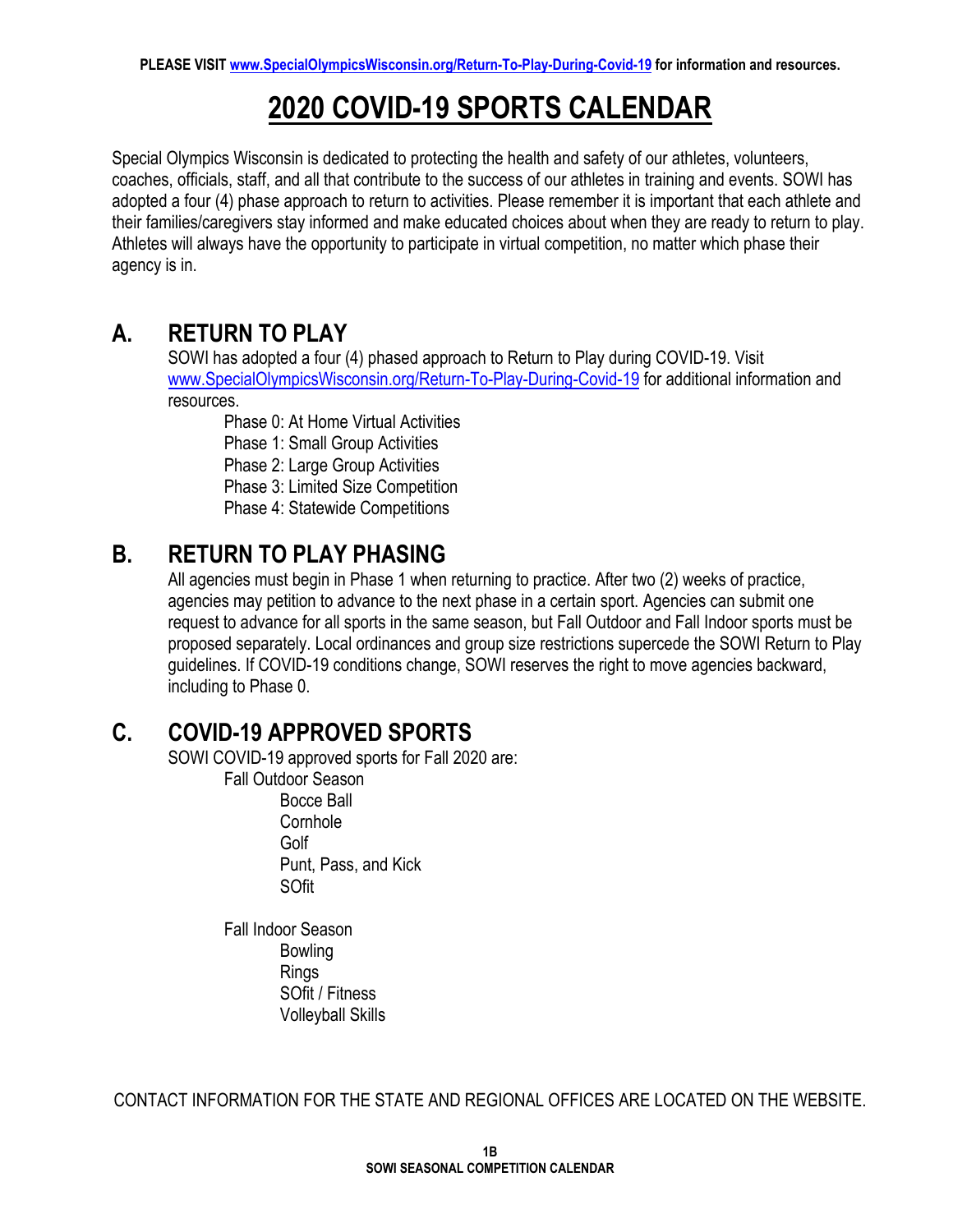# **2020 FALL OUTDOOR SPORTS SEASON**

Participating athletes will be recognized and celebrated during the Fall Outdoor Virtual Celebration on Wednesday, October 14 and Thursday, October 15. Awards will be sent directly to agencies for distribution.

### **A. 2020 BOCCE**

| <b>PHASE</b> | <b>SPORTS</b><br><b>RESOURCE TEAM</b> | <b>MEDICAL &amp;</b><br><b>REGISTRATION</b><br><b>DEADLINE</b> | <b>COMPETITION</b><br><b>TYPE</b> | <b>EVENT DATE /</b><br><b>RESULTS ENTRY</b><br><b>DEADLINE</b> |
|--------------|---------------------------------------|----------------------------------------------------------------|-----------------------------------|----------------------------------------------------------------|
|              | Amber, Michaela                       | October 9                                                      | Virtual                           | October 9                                                      |
|              | Amber, Michaela                       | September 14                                                   | At Practice                       | September 26                                                   |
|              | Amber, Michaela                       | September 14                                                   | At Practice                       | September 26                                                   |

All entries must be sent to the director's office.

#### **B. 2020 CORNHOLE**

| <b>PHASE</b> | <b>SPORTS</b><br><b>RESOURCE TEAM</b> | <b>MEDICAL &amp;</b><br><b>REGISTRATION</b><br><b>DEADLINE</b> | <b>COMPETITION</b><br><b>TYPE</b> | <b>EVENT DATE /</b><br><b>RESULTS ENTRY</b><br><b>DEADLINE</b> |
|--------------|---------------------------------------|----------------------------------------------------------------|-----------------------------------|----------------------------------------------------------------|
|              | Hailey, Mark                          | October 9                                                      | Virtual                           | October 9                                                      |
|              | Hailey, Mark                          | September 23                                                   | At Practice                       | October 9                                                      |
|              | Hailey, Mark                          | September 23                                                   | At Practice                       | October 9                                                      |
|              | Hailey, Mark                          | September 23                                                   | In-Person                         | October 10                                                     |

All entries must be sent to the director's office.

## **C. 2020 GOLF**

| <b>PHASE</b> | <b>SPORTS</b><br><b>RESOURCE TEAM</b> | <b>MEDICAL &amp;</b><br><b>REGISTRATION</b><br><b>DEADLINE</b> | <b>COMPETITION</b><br><b>TYPE</b> | <b>EVENT DATE /</b><br><b>RESULTS ENTRY</b><br><b>DEADLINE</b> |
|--------------|---------------------------------------|----------------------------------------------------------------|-----------------------------------|----------------------------------------------------------------|
|              | Carla, Nicole                         | October 9                                                      | Virtual                           | October 9                                                      |
|              | Carla                                 | September 13                                                   | At Practice                       | October 4                                                      |
|              | Nicole                                | September 2                                                    | In-Person                         | September 13                                                   |

All entries must be sent to the director's office.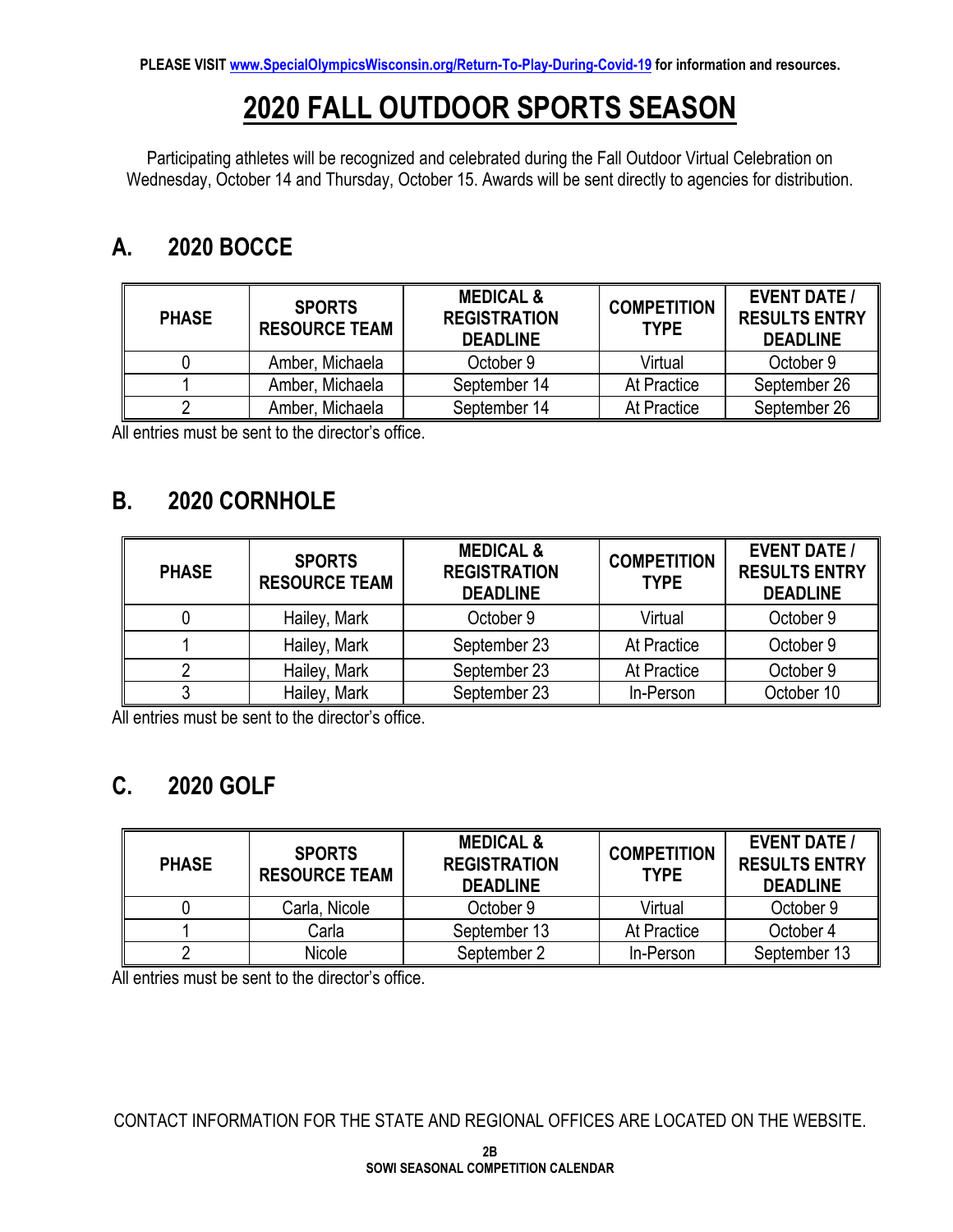## **D. 2020 PUNT, PASS, AND KICK**

| <b>PHASE</b> | <b>SPORTS</b><br><b>RESOURCE TEAM</b> | <b>MEDICAL &amp;</b><br><b>REGISTRATION</b><br><b>DEADLINE</b> | <b>COMPETITION</b><br><b>TYPE</b> | <b>EVENT DATE /</b><br><b>RESULTS ENTRY</b><br><b>DEADLINE</b> |
|--------------|---------------------------------------|----------------------------------------------------------------|-----------------------------------|----------------------------------------------------------------|
|              | Jason, Jody                           | October 9                                                      | Virtual                           | October 9                                                      |
|              | Jason, Jody                           | September 23                                                   | At Practice                       | October 9                                                      |
|              | Jason, Jody                           | September 23                                                   | At Practice                       | October 9                                                      |
|              | Jason, Jody                           | September 23                                                   | In-Person                         | October 10                                                     |

All entries must be sent to the director's office.

## **E. 2020 STATE CROSS COUNTRY**

| <b>DIRECTOR</b>     | <b>REGIONS ASSIGNED</b> | <b>LOCATION</b> | <b>EVENT DATE</b> |
|---------------------|-------------------------|-----------------|-------------------|
| <b>Brian Thomas</b> | All Regions             | Kenosha         | September 20      |

All entries must done online at [https://www.raceentry.com/races/special-olympics-state-cross-country](https://www.raceentry.com/races/special-olympics-state-cross-country-meet/2020/register)[meet/2020/register.](https://www.raceentry.com/races/special-olympics-state-cross-country-meet/2020/register)

#### **F. 2020 SOfit**

| <b>DIRECTOR</b>       | <b>REGIONS ASSIGNED</b> | <b>LOCATION</b> | <b>START DATE</b>        |  |
|-----------------------|-------------------------|-----------------|--------------------------|--|
|                       |                         | Virtual         | Sites can start any time |  |
| <b>Brittany Hoegh</b> | All Regions             | "At Practice"   | after Sept 15th          |  |

All sites must contact Brittany Hoegh at **bhoegh@specialolympicswisconsin.org** before starting to get materials and be eligible for incentives.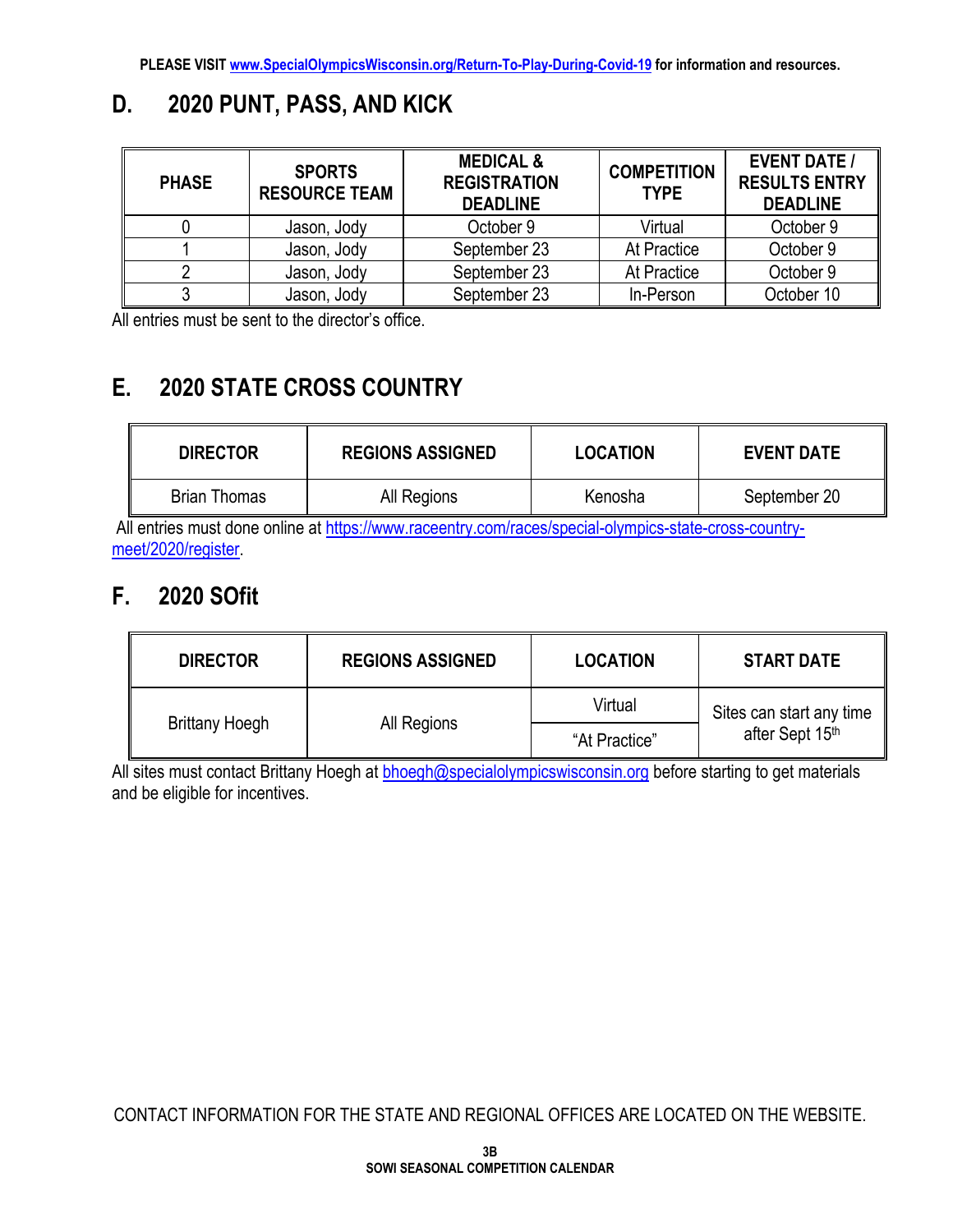# **2020 FALL INDOOR SPORTS SEASON**

Participating athletes will be recognized and celebrated during the Fall Indoor Virtual Celebration during the week of December 14. Awards will be sent directly to agencies for distribution.

# **A. 2020 BOWLING (MODIFIED LEAGUE)**

| <b>PHASE</b> | <b>SPORTS</b><br><b>RESOURCE TEAM</b> | <b>MEDICAL &amp;</b><br><b>REGISTRATION</b><br><b>DEADLINE</b> | <b>COMPETITION</b><br><b>TYPE</b> | <b>EVENT DATE /</b><br><b>RESULTS ENTRY</b><br><b>DEADLINE</b> |
|--------------|---------------------------------------|----------------------------------------------------------------|-----------------------------------|----------------------------------------------------------------|
|              | Michaela, Nicole                      | October 9                                                      | Virtual                           | October 9                                                      |
|              | Michaela, Nicole                      | October 11                                                     | At Practice                       | Oct 25 – Dec 13                                                |

All entries must be sent to the director's office.

#### **B. 2020 RINGS**

| <b>PHASE</b> | <b>SPORTS</b><br><b>RESOURCE TEAM</b> | <b>MEDICAL &amp;</b><br><b>REGISTRATION</b><br><b>DEADLINE</b> | <b>COMPETITION</b><br><b>TYPE</b> | <b>EVENT DATE /</b><br><b>RESULTS ENTRY</b><br><b>DEADLINE</b> |
|--------------|---------------------------------------|----------------------------------------------------------------|-----------------------------------|----------------------------------------------------------------|
|              | Carla, Jody                           | December 11                                                    | Virtual                           | December 11                                                    |
|              | Carla, Jody                           | TBD                                                            | At Practice                       | TBD                                                            |
|              | Carla, Jody                           | TBD                                                            | TBD                               | TBD                                                            |

All entries must be sent to the director's office.

# **C. 2020 VOLLEYBALL SKILLS**

| <b>PHASE</b> | <b>SPORTS</b><br><b>RESOURCE TEAM</b> | <b>MEDICAL &amp;</b><br><b>REGISTRATION</b><br><b>DEADLINE</b> | <b>COMPETITION</b><br><b>TYPE</b> | <b>EVENT DATE /</b><br><b>RESULTS ENTRY</b><br><b>DEADLINE</b> |
|--------------|---------------------------------------|----------------------------------------------------------------|-----------------------------------|----------------------------------------------------------------|
|              | Amber, Hailey                         | December 11                                                    | Virtual                           | December 11                                                    |
|              | Amber, Hailey                         | TBD                                                            | At Practice                       | TBD                                                            |
|              | Amber, Hailey                         | TBD                                                            | In-Person                         | TBD                                                            |

All entries must be sent to the director's office.